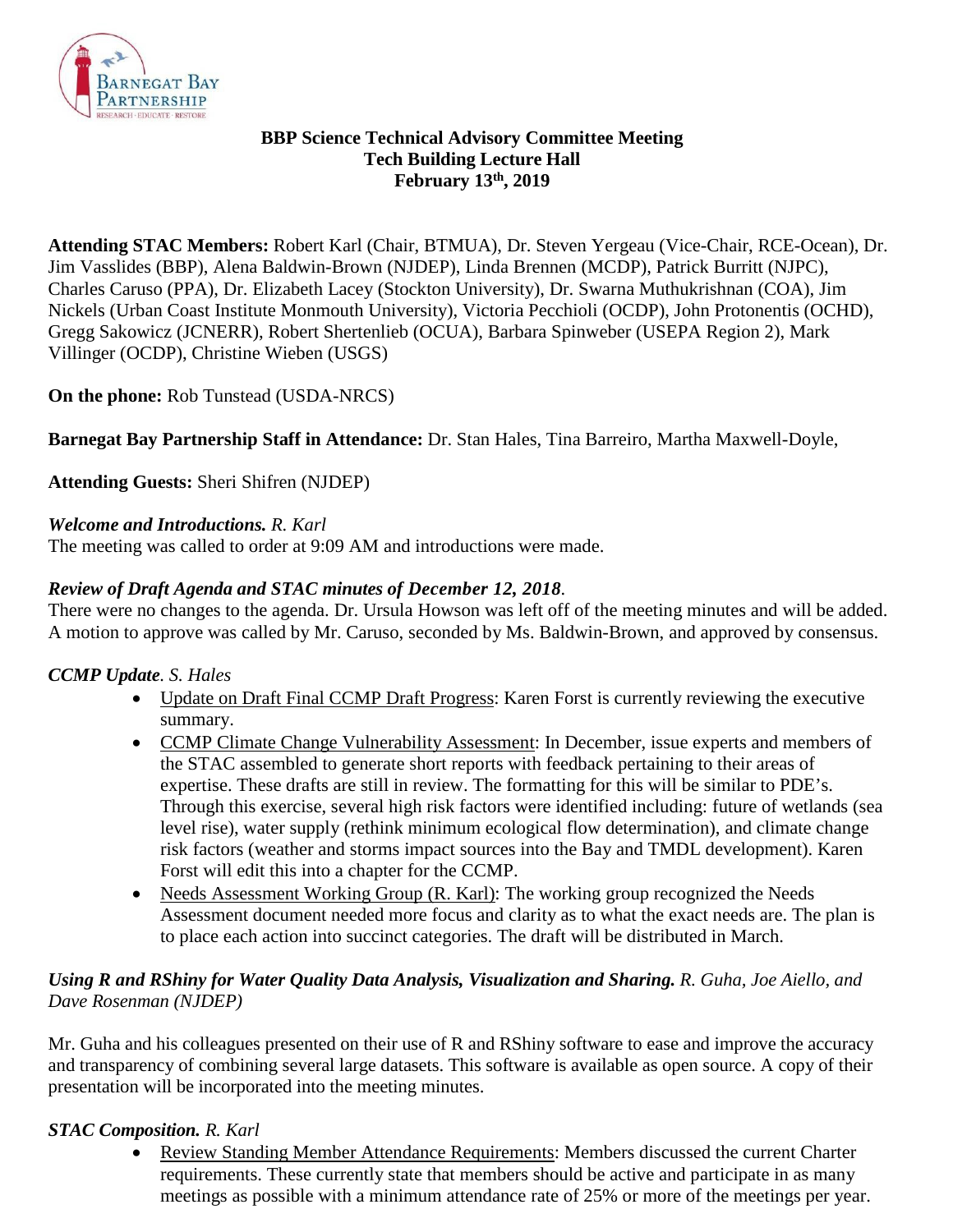Member attendance is important to achieve quorum for each meeting. Notifications will be sent to members who have not participated regularly. Several organizations have no representation or have vacated their seat on a regular basis. As per the current Charter, there is no formal way to vacate a seat. It was suggested the Charter be updated to address this as well as ways for past members to reactive their vacated seat. Dr. Hales suggested including a proposal as part of the upcoming MOU revisit to help grow engagement and partner commitment. Dr. Lacey would like to see a list of active, standing voting members inclusive of their expertise. Mr. Karl will reach out to those organizations who have vacated their seat.

## **Action(s): Mr. Karl will send out the most updated list of members with an accompanying expertise documentation.**

- Open STAC Nominations: The deadline for STAC membership nominations is May  $10^{th}$ , 2019.
- Vice Chair: Mr. Karl's term as STAC Chair will end in June, then Dr. Yergeau will be assuming role as Chair. If interested in becoming STAC Vice-Chair, please contact Dr. Vasslides. There is a two-year commitment with this position, after which Vice-Chair is elevated to the Chair position. Meetings are held five times per year. In this role, the Vice-Chair has the task of reviewing comment letters and the opportunity to provide direction within the STAC.

#### *Working Groups. R. Karl*

Several working groups exist including pathogens, shellfish, wetlands/living shorelines, and fisheries. Per charter, there are two types of working groups – standing and items specific working groups. In order to disband a standing working group, a vote must be taken. A recommendation to disband the fisheries working group, which has not been active for over nine years, was made. Disbanding this group opens the opportunity to form another working group. Per charter guidelines, a member of the STAC must be willing to Chair or Co-Chair working groups. A suggestion was made to revitalize the State of the Bay working group. The State has a sediment management group in place. Ms. Maxwell-Doyle would like to invite this group come to the next STAC meeting to present on their work. She also mentioned considering reinstating the wetlands/living shorelines working group. Mr. Karl would like to leave the pathogens group intact and further discuss the fate of the wetlands/living shorelines group until next meeting. A motion to disband the Fisheries Working Group group was made by Dr. Yergeau, seconded by Ms. Baldwin-Brown, and approved by consensus.

#### *Stormwater Utilities Legislation. C. Caruso*

Mr. Caruso provided STAC members with an overview of the Stormwater Utilities Legislation set to be signed into law by Governor Murphy. There was a discussion regarding the usefulness and desirability of a Stormwater Utility within the watershed. The Ocean County Planning Department indicated that it does not intent to create a Stormwater Utility plan in response to the recently passed legislation. Dr. Hales noted the CCMP does incorporate a collective commitment to address nutrient loads into the bay.

#### *Partner Updates.*

- BTMUA: Mr. Karl informed the members that an asphalt plant located nearby BTMUA drinking water intake has plans to expand. This would mean a substantial increase in industrial activity taking place a half mile above the drinking water intake. He indicated that the application will need to be heard at the zoning board of adjustment, and if any member would like additional information regarding the application or upcoming meetings please contact him. Also, the stormwater infrastructure improvements funded by the BBP at Brick Plaza are still underway. Pervious pavement has been installed by the LA Fitness center. Construction of the new raingardens and other green infrastructure will take place in the spring.
- JCNERR: Mr. Sakowicz provided an update on the diamond back terrapin poaching along the Tuckerton peninsula that was the subject of a recent newspaper article.